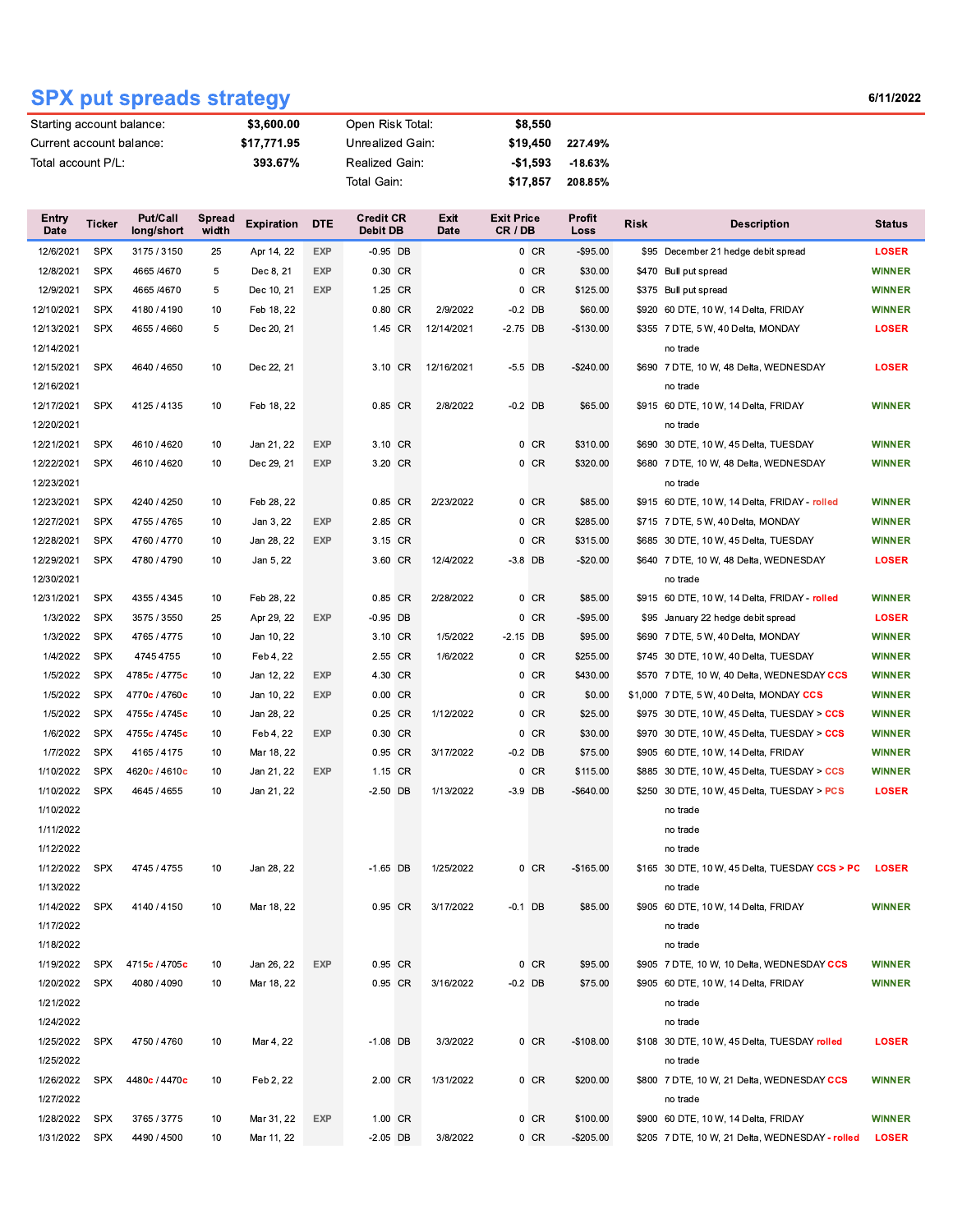| 1/31/2022 | <b>SPX</b> | 4450 / 4460                | 10 | Feb 7, 22  | <b>EXP</b> | 3.10 CR    |           |             | 0 CR      | \$310.00     | \$690 7 DTE, 10 W, 41 Delta, MONDAY                          | <b>WINNER</b> |
|-----------|------------|----------------------------|----|------------|------------|------------|-----------|-------------|-----------|--------------|--------------------------------------------------------------|---------------|
| 2/1/2022  | <b>SPX</b> | 4265 / 4275                | 10 | Mar 4, 22  |            | 1.35 CR    | 2/23/2022 |             | $0$ CR    | \$135.00     | \$865  30 DTE, 10 W, 20 Delta, TUESDAY-rolled                | <b>WINNER</b> |
| 2/2/2022  | <b>SPX</b> | 4550 / 4560                | 10 | Feb 9, 22  |            | 3.10 CR    | 2/8/2022  |             | $0$ CR    | \$310.00     | \$690 7 DTE, 10 W, 40 Delta, WEDNESDAY <b>-rolled</b>        | <b>WINNER</b> |
| 2/4/2022  | <b>SPX</b> | 3915 / 3925                | 10 | Apr 14, 22 |            | 0.95 CR    | 3/24/2022 |             | -0.2 DB   | \$75.00      | \$905 69 DTE, 10 W, 14 Delta, FRIDAY                         | <b>WINNER</b> |
| 2/4/2022  | <b>SPX</b> | 3150 / 3125                | 25 | Jun 17, 22 | 6          | $-0.95$ DB |           |             |           |              | \$95 February 22 hedge debit spread                          | <b>OPEN</b>   |
| 2/7/2022  | <b>SPX</b> | 4390 / 4400                | 10 | Feb 14, 22 | <b>EXP</b> | 1.45 CR    |           |             | $0$ CR    | \$145.00     | \$855 7 DTE, 10 W, 20 Delta, MONDAY -rolled                  | <b>WINNER</b> |
| 2/8/2022  | <b>SPX</b> | 4550 / 4560                | 10 | Mar 9, 22  |            | $-3.20$ DB | 3/3/2022  |             | $0$ CR    | $-$320.00$   | \$320 7 DTE, 10 W, 40 Delta, WEDNESDAY-roll                  | <b>LOSER</b>  |
| 2/8/2022  | <b>SPX</b> | 4435 / 4445                | 10 | Mar 11, 22 |            | 2.75 CR    | 3/10/2022 |             | $0$ CR    | \$275.00     |                                                              | <b>WINNER</b> |
| 2/9/2022  | <b>SPX</b> | 4535 / 4545                | 10 | Feb 16, 22 |            | 3.10 CR    | 2/16/2022 |             | 0 CR      | \$310.00     | \$690 7 DTE, 10 W, 40 Delta, WEDNESDAY-rolled                | <b>WINNER</b> |
| 2/10/2022 | <b>SPX</b> | 4575c / 4565c              | 10 | Feb 16, 22 |            | 3.50 CR    | 2/16/2022 | $-0.05$ DB  |           | \$345.00     | \$650 6 DTE, 10 W, 32 Delta, THURSDAY-CCS                    | <b>WINNER</b> |
| 2/11/2022 | <b>SPX</b> | 4525c / 4515c              | 10 | Feb 14, 22 |            | 1.80 CR    | 2/14/2022 | $-0.05$ DB  |           | \$175.00     | \$820 3 DTE, 10 W, 19 Delta, WEDNESDAY-CCS                   | <b>WINNER</b> |
| 2/14/2022 | <b>SPX</b> | 4490c / 4480c              | 10 | Feb 22, 22 | <b>EXP</b> | 3.45 CR    |           |             | $0$ CR    | \$345.00     | \$655 8 DTE, 10 W, 30 Delta, MONDAY-CCS                      | <b>WINNER</b> |
| 2/14/2022 | <b>SPX</b> | 4390 / 4400                | 10 | Feb 22, 22 |            | $-2.25$ DB | 2/22/2022 |             | 0 CR      | $-$225.00$   | \$225 8 DTE, 10 W, 20 Delta, MONDAY-roll                     | <b>LOSER</b>  |
| 2/15/2022 | <b>SPX</b> | 4665c / 4655c              | 10 | Mar 18, 22 |            | 2.40 CR    | 3/17/2022 |             | $0$ CR    | \$240.00     | \$760 31 DTE, 10 W, 20 Delta, TUESDAY-CCS                    | <b>WINNER</b> |
| 2/16/2022 | <b>SPX</b> | 4535 / 4545                | 10 | Feb 23, 22 |            | $-2.30$ DB | 2/23/2022 |             | 0 CR      | $-$230.00$   | \$230 7 DTE, 10 W, 40 Delta, WEDNESDAY-roll                  | <b>LOSER</b>  |
| 2/16/2022 | <b>SPX</b> | 4410 / 4420                | 10 | Feb 23, 22 |            | 2.25 CR    | 2/23/2022 |             | $0$ CR    | \$225.00     | \$775 7 DTE, 10 W, 35 Delta, WEDNESDAY                       | <b>WINNER</b> |
| 2/17/2022 | <b>SPX</b> | 4460c / 4450c              | 10 | Feb 23, 22 |            | 3.45 CR    | 2/23/2022 | $-0.05$ DB  |           | \$340.00     | \$655 6 DTE, 10 W, 30 Delta, THURSDAY                        | <b>WINNER</b> |
| 2/17/2022 | <b>SPX</b> | 4555c / 4545c              | 10 | Feb 23, 22 |            | 0.70 CR    | 2/23/2022 | $-0.05$ DB  |           | \$65.00      | \$930 6 DTE, 10 W, 07 Delta, THURSDAY                        | <b>WINNER</b> |
| 2/18/2022 |            |                            |    |            |            |            |           |             |           |              | no trade                                                     |               |
| 2/22/2022 | <b>SPX</b> | 4390 / 4400                | 10 | Mar 25, 22 | <b>EXP</b> | -4.70 DB   |           |             | $0$ CR    | -\$470.00    | \$470   8 DTE, 10 W, 20 Delta, MONDAY-roll                   | <b>LOSER</b>  |
| 2/22/2022 | <b>SPX</b> | 4380c / 4370c              | 10 | Mar 2, 22  |            | 4.40 CR    | 2/25/2022 |             | $0$ CR    | \$440.00     | \$560 8 DTE, 10 W, 40 Delta, TUESDAY <b>-rolled</b>          | <b>WINNER</b> |
| 2/23/2022 | <b>SPX</b> | 4535 / 4545                | 10 | May 20, 22 |            | $-3.90$ DB | 5/20/2022 | $-6.10$ DB  |           | $-$1,000.00$ | \$390 7 DTE, 10 W, 40 Delta, WEDNESDAY-roll                  | <b>LOSER</b>  |
| 2/23/2022 | <b>SPX</b> | 4410 / 4420                | 10 | Apr 1, 22  |            | $-4.35$ DB | 3/29/2022 |             | $0$ CR    | -\$435.00    | \$435 7 DTE, 10 W, 35 Delta, WEDNESDAY                       | <b>LOSER</b>  |
| 2/23/2022 | SPX        | 4365c / 4355c              | 10 | Feb 25, 22 |            | 3.05 CR    | 2/25/2022 |             | $0$ CR    | \$305.00     | \$695 2 DTE, 10 W, 30 Delta, WEDNESDAY-rolled                | <b>WINNER</b> |
| 2/23/2022 | <b>SPX</b> | 4555c / 4545c              | 10 | May 20, 22 |            | 3.20 CR    | 5/6/2022  | -0.1 DB     |           | \$310.00     | \$680 86 DTE, 10 W, 28 Delta, WEDNESDAY                      | <b>WINNER</b> |
| 2/23/2022 | <b>SPX</b> | 4430c / 4420c              | 10 | Apr 1, 22  |            | 4.15 CR    | 3/29/2022 |             | $0$ CR    | \$415.00     | \$585 37 DTE, 10 W, 34 Delta, WEDNESDAY                      | <b>WINNER</b> |
| 2/23/2022 | <b>SPX</b> | 4265c / 4255c              | 10 | Feb 28, 22 |            | 0.80 CR    | 2/25/2022 |             | $0$ CR    | \$80.00      | \$915 60 DTE, 10 W, 14 Delta, FRIDAY-roll                    | <b>WINNER</b> |
| 2/23/2022 | <b>SPX</b> | 4275c / 4265c              | 10 | Mar 4, 22  |            | $-0.10$ DB | 2/25/2022 |             | $0$ CR    | $-$10.00$    | \$10 30 DTE, 10 W, 20 Delta, TUESDAY - rolled                | <b>LOSER</b>  |
| 2/24/2022 | <b>SPX</b> | 3590 / 3600                | 10 | Apr 29, 22 |            | 1.05 CR    | 4/22/2022 |             | $0$ CR    | \$105.00     | \$895 64 DTE, 10 W, 14 Delta, THURSDAY                       | <b>WINNER</b> |
| 2/24/2022 | <b>SPX</b> | 4365c / 4355c              | 10 | Feb 28, 22 |            | 0.60 CR    | 2/25/2022 |             | $0$ CR    | \$60.00      | \$940 4 DTE, 10 W, 05 Delta, THURSDAY                        | <b>WINNER</b> |
| 2/25/2022 | <b>SPX</b> | 4355 / 4365                | 10 | Mar 7, 22  |            | $-1.20$ DB | 3/7/2022  |             | $0$ CR    | $-$120.00$   | \$120  2 DTE, 10 W, 30 Delta, WEDNESDAY- <mark>rolled</mark> | <b>LOSER</b>  |
| 2/25/2022 | <b>SPX</b> | 4380 / 4390                | 10 | Apr 29, 22 |            | -4.90 DB   | 4/20/2022 |             | -0.1 DB   | $-$500.00$   | \$915 60 DTE, 10 W, 14 Delta, FRIDAY-roll                    | <b>LOSER</b>  |
| 2/25/2022 | <b>SPX</b> | 4385c / 4375c              | 10 | Mar 7, 22  |            | $-0.70$ DB | 3/7/2022  | -0.1 DB     |           | $-$80.00$    | \$70 4 DTE, 10 W, 05 Delta, THURSDAY                         | <b>LOSER</b>  |
| 2/25/2022 | <b>SPX</b> | 4430 / 4440                | 10 | Apr 4, 22  | EXP        | $-3.00$ DB |           |             | $0$ CR    | $-$300.00$   | \$300 30 DTE, 10 W, 20 Delta, TUESDAY - roll                 | <b>LOSER</b>  |
|           | <b>SPX</b> |                            |    |            |            |            |           |             |           |              |                                                              | <b>LOSER</b>  |
| 2/25/2022 |            | 4370 / 4380<br>4150 / 4160 | 10 | Mar 2, 22  |            | $-1.60$ DB | 3/2/2022  |             | -0.1 DB   | $-$170.00$   | \$160   8 DTE, 10 W, 40 Delta, TUESDAY-roll                  |               |
| 2/25/2022 | <b>SPX</b> |                            | 10 | Mar 4, 22  | <b>EXP</b> | 0.95 CR    |           |             | $0$ CR    | \$95.00      | \$905 7 DTE, 10 W, 14 Delta, TUESDAY                         | <b>WINNER</b> |
| 2/28/2022 | SPX        | 4345 / 4355                | 10 | Mar 2, 22  | EXP        | $-1.80$ DB |           |             | $0$ CR    | $-$180.00$   | \$180 7 DTE, 10 W, 14 Delta, TUESDAY                         | <b>LOSER</b>  |
| 2/28/2022 | <b>SPX</b> | 4400c / 4390c              | 10 | Mar 2, 22  |            | 5.90 CR    | 3/2/2022  |             | $0$ CR    | \$590.00     | \$410 2 DTE, 10 W, 30 Delta, TUESDAY-rolled                  | <b>WINNER</b> |
| 3/1/2022  | <b>SPX</b> | 4510c / 4500c              | 10 | Mar 11, 22 |            | 2.10 CR    | 3/10/2022 |             | -0.1 DB   | \$200.00     | \$790 10 DTE, 10 W, 16 Delta, TUESDAY                        | <b>WINNER</b> |
| 3/1/2022  | <b>SPX</b> | 4410c / 4400c              | 10 | Mar 25, 22 |            | 4.30 CR    | 3/22/2022 |             | $0$ CR    | \$430.00     | \$570 24 DTE, 10 W, 38 Delta, TUESDAY                        | <b>WINNER</b> |
| 3/2/2022  | <b>SPX</b> | 4390 / 4400                | 10 | May 20, 22 | <b>EXP</b> | $-5.40$ DB |           | $-14.60$ DB |           | -\$2,000.00  | \$540 78 DTE, 10 W, 49 Delta, WEDNESDAY-roll                 | <b>LOSER</b>  |
| 3/2/2022  | <b>SPX</b> | 4175 / 4185                | 10 | Mar 9, 22  |            | 0.90 CR    | 3/8/2022  |             | $0$ CR    | \$90.00      | \$910 7 DTE, 10 W, 14 Delta, WEDNESDAY                       | <b>WINNER</b> |
| 3/3/2022  | <b>SPX</b> | 4750 / 4760                | 10 | Jun 17, 22 | 6          | $-2.70$ DB |           |             |           |              |                                                              | <b>OPEN</b>   |
| 3/3/2022  | SPX        | 4460c / 4450c              | 10 | Mar 4, 22  | <b>EXP</b> | 1.00 CR    |           |             | $0$ CR    | \$100.00     | \$900 1 DTE, 10 W, 12 Delta, THURSDAY                        | <b>WINNER</b> |
| 3/3/2022  | <b>SPX</b> | 4430 / 4440                | 10 | Mar 9, 22  |            | $-3.80$ DB | 3/8/2022  |             | $0$ CR    | -\$380.00    | \$380 7 DTE, 10 W, 40 Delta, WEDNESDAY-rolled                | <b>LOSER</b>  |
| 3/3/2022  | SPX        | 4455c / 4445c              | 10 | Mar 9, 22  |            | 3.90 CR    | 3/7/2022  |             | $-0.1$ DB | \$380.00     | \$610 6 DTE, 10 W, 33 Delta, WEDNESDAY                       | <b>WINNER</b> |
| 3/7/2022  | <b>SPX</b> | 4355 / 4365                | 10 | Jun 30, 22 | 19         | $-5.60$ DB |           |             |           |              | \$560 115 DTE, 10 W, 55 Delta, WEDNESDAY-roll                | <b>OPEN</b>   |
| 3/7/2022  | SPX        | 4375c / 4365c              | 10 | Jun 30, 22 | 19         | 5.35 CR    |           |             |           |              | \$465 115 DTE, 10 W, 44 Delta, WEDNESDAY                     | <b>OPEN</b>   |
| 3/7/2022  | <b>SPX</b> | 4315c / 4305c              | 10 | Mar 18, 22 |            | 4.35 CR    | 3/18/2022 |             | $0$ CR    | \$435.00     | \$565 7 DTE, 10 W, 40 Delta, WEDNESDAY                       | <b>WINNER</b> |
| 3/8/2022  | <b>SPX</b> | 4195c / 4185c              | 10 | Mar 9, 22  |            | 0.45 CR    | 3/8/2022  |             | $0$ CR    | \$45.00      | \$955 7 DTE, 10 W, 14 Delta, WEDNESDAY-roll                  | <b>WINNER</b> |
| 3/8/2022  | <b>SPX</b> | 4250 / 4260                | 10 | Jul 15, 22 |            | $-5.70$ DB | 5/6/2022  |             | $0$ CR    | $-$570.00$   |                                                              | LOSER         |
| 3/8/2022  | SPX        | 4270c / 4260c              | 10 | Jul 15, 22 | 34         | 5.40 CR    |           |             |           |              | \$460 128 DTE, 10 W, 46 Delta, WEDNESDAY                     | <b>OPEN</b>   |
| 3/8/2022  | <b>SPX</b> | 4360 / 4370                | 10 | Jul 15, 22 | 34         | $-5.10$ DB |           |             |           |              | \$510 129 DTE, 10 W, 53 Delta, WEDNESDAY-roll                | <b>OPEN</b>   |
| 3/8/2022  | <b>SPX</b> | 4280c / 4270c              | 10 | Jul 15, 22 | 34         | 4.85 CR    |           |             |           |              | \$515 128 DTE, 10 W, 46 Delta, WEDNESDAY                     | <b>OPEN</b>   |
| 3/8/2022  | <b>SPX</b> | 4450c / 4440c              | 10 | Apr 8, 22  |            | 3.25 CR    | 4/5/2022  |             | $0$ CR    | \$325.00     | \$675  31 DTE, 10 W, 28 Delta, TUE                           | <b>WINNER</b> |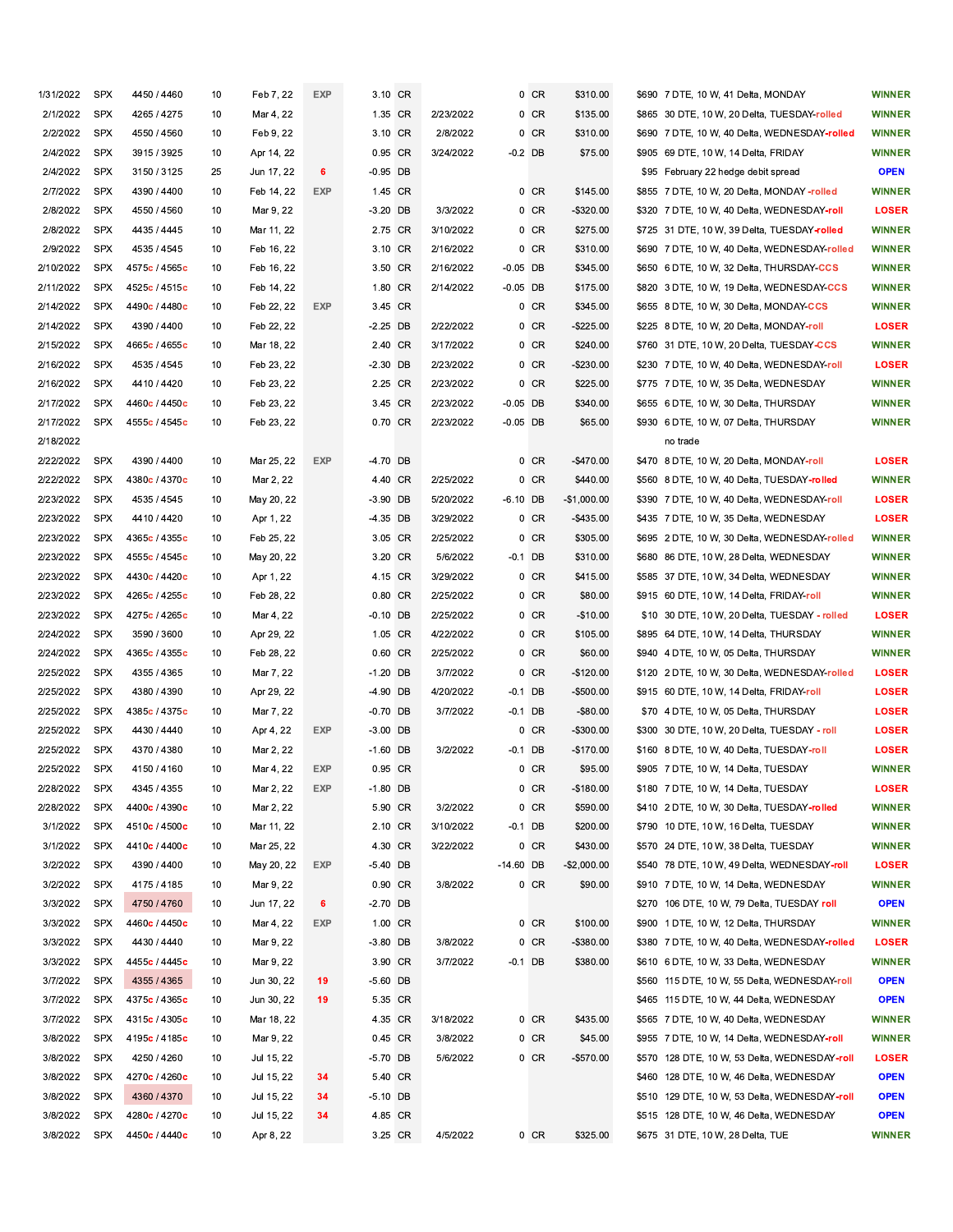| 3/8/2022  | <b>SPX</b> | 4260 / 4270   | 10 | Jul 29, 22 | 48         | $-4.50$ DB  |           |             |          |              | \$450 143 DTE, 10 W, 47 Delta, WEDNESDAY-roll       | <b>OPEN</b>   |
|-----------|------------|---------------|----|------------|------------|-------------|-----------|-------------|----------|--------------|-----------------------------------------------------|---------------|
| 3/8/2022  | <b>SPX</b> | 4470c / 4460c | 10 | Jul 29, 22 | 48         | 4.90 CR     |           |             |          |              | \$510 143 DTE, 10 W, 40 Delta, WED                  | <b>OPEN</b>   |
| 3/10/2022 | <b>SPX</b> | 4390 / 4400   | 10 | Aug 19, 22 | 69         | $-5.20$ DB  |           |             |          |              | \$520 162 DTE, 10 W, 58 Delta, TUESDAY - roll       | <b>OPEN</b>   |
| 3/10/2022 | <b>SPX</b> | 4410c / 4400c | 10 | Aug 19, 22 | 69         | 5.00 CR     |           |             |          |              | \$500 162 DTE, 10 W, 42 Delta, THURSDAY             | <b>OPEN</b>   |
| 3/16/2022 | <b>SPX</b> | 4430c / 4420c | 10 | Mar 18, 22 |            | 2.20 CR     | 3/18/2022 |             | 0 CR     | \$220.00     | \$780 2 DTE, 10 W, 12 Delta, WED - rolled           | <b>WINNER</b> |
| 3/17/2022 | <b>SPX</b> | 4360 / 4370   | 10 | Apr 13, 22 |            | $-5.00$ DB  | 4/13/2022 |             | 0 CR     | $-$500.00$   | \$500 27 DTE, 10 W, 52 Delta, THU                   | <b>LOSER</b>  |
| 3/17/2022 | <b>SPX</b> | 3805 / 3815   | 10 | May 20, 22 |            | 1.05 CR     | 4/4/2022  | $-0.25$ DB  |          | \$80.00      | \$895 60 DTE, 10 W, 14 Delta, FRI                   | <b>WINNER</b> |
| 3/18/2022 | <b>SPX</b> | 4430 / 4440   |    |            |            | $-12.10$ DB | 5/2/2022  |             |          | $-$1,210.00$ |                                                     | <b>LOSER</b>  |
|           |            |               | 10 | May 6, 22  |            |             |           |             | 0 CR     |              | \$1,210 2 DTE, 10 W, 12 Delta, WED - roll           |               |
| 3/21/2022 | <b>SPX</b> | 4340 / 4350   | 10 | Mar 23, 22 | <b>EXP</b> | 1.25 CR     |           |             | 0 CR     | \$125.00     | \$875 2 DTE, 10 W, 17 Delta, MON                    | <b>WINNER</b> |
| 3/22/2022 | <b>SPX</b> | 4480 / 4490   | 10 | Mar 30, 22 | <b>EXP</b> | $-3.50$ DB  |           |             | $0$ CR   | $-$350.00$   | \$350 8 DTE, 10 W, 48 Delta, TUE - roll             | <b>LOSER</b>  |
| 3/22/2022 | <b>SPX</b> | 4470 / 4480   | 10 | Mar 28, 22 | <b>EXP</b> | 3.10 CR     |           |             | $0$ CR   | \$310.00     | \$690 6 DTE, 10 W, 40 Delta, TUE                    | <b>WINNER</b> |
| 3/25/2022 | <b>SPX</b> | 4015 / 4025   | 10 | May 31, 22 |            | 1.00 CR     | 5/19/2022 |             | 0 CR     | \$100.00     | \$900 60 DTE, 10 W, 14 Delta, FRI                   | <b>WINNER</b> |
| 3/28/2022 | <b>SPX</b> | 4525 / 4535   | 10 | Apr 4, 22  | <b>EXP</b> | 3.10 CR     |           |             | 0 CR     | \$310.00     | \$690 7 DTE, 10 W, 39 Delta, MON                    | <b>WINNER</b> |
| 3/29/2022 | <b>SPX</b> | 4590 / 4600   | 10 | Apr 6, 22  |            | 3.10 CR     | 4/6/2022  |             | 0 CR     | \$310.00     | \$690 8 DTE, 10 W, 40 Delta, TUE                    | <b>WINNER</b> |
| 3/29/2022 | <b>SPX</b> | 4630c / 4620c | 10 | Apr 1, 22  |            | $-3.95$ DB  | 4/1/2022  | $-0.1$ DB   |          | $-$405.00$   | \$395 37 DTE, 10 W, 34 Delta, WED - roll            | <b>LOSER</b>  |
| 3/29/2022 | <b>SPX</b> | 4610 / 4620   | 10 | Apr 1, 22  |            | 3.35 CR     | 4/1/2022  |             | 0 CR     | \$335.00     | \$665 7 DTE, 10 W, 35 Delta, WED - roll             | <b>WINNER</b> |
| 4/1/2022  | <b>SPX</b> | 4610 / 4620   | 10 | May 20, 22 | <b>EXP</b> | -5.00 DB    |           | $-5.00$ DB  |          | $-$1,000.00$ | \$500 48 DTE, 10 W, 62 Delta, FRI - roll #125       | <b>LOSER</b>  |
| 4/1/2022  | <b>SPX</b> | 4630c / 4620c | 10 | May 20, 22 |            | 4.40 CR     | 5/5/2022  | $-0.1$ DB   |          | \$430.00     | \$560 48 DTE, 10 W, 37 Delta, FRI                   | <b>WINNER</b> |
| 4/1/2022  | <b>SPX</b> | 4050 / 4060   | 10 | May 31, 22 |            | 1.05 CR     | 5/31/2022 | $-0.1$ DB   |          | \$95.00      | \$895 60 DTE, 10 W, 14 Delta, FRI                   | <b>WINNER</b> |
| 4/4/2022  | <b>SPX</b> | 4545 / 4555   | 10 | Apr 11, 22 |            | 3.30 CR     | 4/7/2022  |             | 0 CR     | \$330.00     | \$670 7 DTE, 10 W, 40 Delta, MON - roll to #134     | <b>WINNER</b> |
| 4/5/2022  | <b>SPX</b> | 4570 / 4580   | 10 | Aug 19, 22 | 69         | -5.80 DB    |           |             |          |              | \$580 136 DTE, 10 W, 49 Delta, TUE - roll #109      | <b>OPEN</b>   |
| 4/5/2022  | <b>SPX</b> | 4650c / 4640c | 10 | Aug 19, 22 | 69         | 5.70 CR     |           |             |          |              | \$430 136 DTE, 10 W, 46 Delta, TUE - #130 IC        | <b>OPEN</b>   |
| 4/6/2022  | <b>SPX</b> | 4590 / 4600   | 10 | May 27, 22 | <b>EXP</b> | $-4.55$ DB  |           | $-5.45$ DB  |          | $-$1,000.00$ | \$455 51 DTE, 10 W, 46 Delta, TUE - roll #130       | <b>LOSER</b>  |
| 4/6/2022  | <b>SPX</b> | 4590 / 4600   | 10 | May 27, 22 | <b>EXP</b> | 5.50 CR     |           | $-10$ DB    |          | $-$450.00$   | \$450 51 DTE, 10 W, 46 Delta, TUE                   | <b>LOSER</b>  |
| 4/7/2022  | <b>SPX</b> | 4510 / 4525   | 15 | Apr 14, 22 |            | 0.55 CR     | 4/14/2022 |             | 0 CR     | \$55.00      | \$945 7 DTE, 15 W, 73 Delta, THU - roll #129        | <b>WINNER</b> |
| 4/14/2022 | <b>SPX</b> | 4500 / 4520   | 20 | May 16, 22 |            | $-4.70$ DB  | 5/9/2022  |             | $0$ CR   | -\$470.00    | \$470 32 DTE, 20 W, 64 Delta, THU - roll #134       | <b>LOSER</b>  |
| 4/14/2022 | <b>SPX</b> | 4530c / 4520c | 10 | May 16, 22 |            | 4.30 CR     | 5/6/2022  | $-0.1$ DB   |          | \$420.00     | \$570 32 DTE, 10 W, 36 Delta, THU                   | <b>WINNER</b> |
| 4/21/2022 | <b>SPX</b> | 4525c / 4515c | 10 | Apr 29, 22 |            | 1.70 CR     | 4/22/2022 |             | 0 CR     | \$170.00     | \$830 9 DTE, 10 W, 15 Delta, THU                    | <b>WINNER</b> |
| 4/22/2022 | <b>SPX</b> | 4330 / 4340   | 10 |            |            | $-1.45$ DB  | 4/26/2022 |             | 0 CR     | $-$145.00$   | \$145 7 DTE, 10 W, 48 Delta, FRI                    | <b>LOSER</b>  |
|           |            |               |    | Apr 29, 22 |            |             |           |             |          |              |                                                     |               |
| 4/22/2022 | <b>SPX</b> | 4405c / 4395c | 10 | Apr 29, 22 |            | 3.45 CR     | 4/26/2022 |             | 0 CR     | \$345.00     | \$655 7 DTE, 10 W, 35 Delta, FRI                    | <b>WINNER</b> |
| 4/22/2022 | <b>SPX</b> | 3975 / 3985   | 10 | Jun 17, 22 | 6          | 1.70 CR     |           |             |          |              | \$830 56 DTE, 10 W, 21 Delta, FRI                   | <b>OPEN</b>   |
| 4/22/2022 | <b>SPX</b> | 4455c / 4445c | 10 | May 6, 22  |            | 5.40 CR     | 5/2/2022  | $-0.2$ DB   |          | \$520.00     | \$460 14 DTE, 10 W, 23 Delta, FRI, 2 contracts      | <b>WINNER</b> |
| 4/22/2022 | SPX        | 4410c / 4400c | 10 | May 20, 22 |            | 8.60 CR     | 5/17/2022 | $-0.1$ DB   |          | \$850.00     | \$140 27 DTE, 10 W, 35 Delta, FRI (AM), 2 contracts | <b>WINNER</b> |
| 4/25/2022 | <b>SPX</b> | 3890 / 3900   | 10 | Jun 30, 22 | 19         | 1.65 CR     |           |             |          |              | \$835 66 DTE, 10 W, 20 Delta, MON                   | <b>OPEN</b>   |
| 4/26/2022 | <b>SPX</b> | 4220 / 4230   | 10 | Apr 29, 22 |            | $-3.90$ DB  | 4/29/2022 |             | 0 CR     | $-$ \$390.00 | \$390 7 DTE, 10 W, 48 Delta, FRI                    | <b>LOSER</b>  |
| 4/26/2022 | <b>SPX</b> | 4250c / 4240c | 10 | Apr 29, 22 |            | 3.85 CR     | 4/28/2022 |             | 0 CR     | \$385.00     | \$615 7 DTE, 10 W, 35 Delta, FRI                    | <b>WINNER</b> |
| 4/27/2022 | <b>SPX</b> | 3800 / 3810   | 10 | Jun 30, 22 | 19         | 1.65 CR     |           |             |          |              | \$835 64 DTE, 10 W, 20 Delta, WED                   | <b>OPEN</b>   |
| 4/28/2022 | <b>SPX</b> | 4240 / 4250   | 10 | Apr 29, 22 |            | $-2.25$ DB  | 4/29/2022 |             | 0 CR     | $-$ \$225.00 | \$225 7 DTE, 10 W, 35 Delta, FRI                    | <b>LOSER</b>  |
| 4/29/2022 | <b>SPX</b> | 4190 / 4200   | 10 | Apr 29, 22 |            | $-2.50$ DB  | 4/29/2022 |             | $0$ CR   | $-$250.00$   | \$250 7 DTE, 10 W, 48 Delta, FRI                    | <b>LOSER</b>  |
| 4/29/2022 | SPX        | 4235c / 4225c | 10 | Apr 29, 22 |            | 3.20 CR     | 4/29/2022 | $-0.35$ DB  |          | \$285.00     | \$680 0 DTE, 10 W, 42 Delta, FRI                    | <b>WINNER</b> |
| 4/29/2022 | <b>SPX</b> | 4190 / 4200   | 10 | Apr 29, 22 |            | $-3.90$ DB  | 4/29/2022 |             | 0 CR     | -\$390.00    | \$390 7 DTE, 10 W, 35 Delta, FRI                    | <b>LOSER</b>  |
| 4/29/2022 | <b>SPX</b> | 4235c / 4225c | 10 | Apr 29, 22 |            | 3.90 CR     | 4/29/2022 | $-0.35$ DB  |          | \$355.00     | \$610 0 DTE, 10 W, 42 Delta, FRI                    | <b>WINNER</b> |
| 4/29/2022 | <b>SPX</b> | 4190 / 4200   | 10 | May 18, 22 |            | $-9.20$ DB  | 5/10/2022 |             | $0$ CR   | $-$ \$920.00 | \$920 7 DTE, 10 W, 35 Delta, FRI (2 contracts)      | <b>LOSER</b>  |
| 4/29/2022 | SPX        | 4225c / 4215c | 10 | May 18, 22 |            | 9.70 CR     | 5/10/2022 |             | $0$ CR   | \$970.00     | \$30 7 DTE, 10 W, 35 Delta, FRI (2 contracts)       | <b>WINNER</b> |
| 5/2/2022  | <b>SPX</b> | 4325 / 4310   | 15 | Jun 10, 22 | EXP        | 0.30 CR     |           |             | $-10$ DB | -\$970.00    | \$970 39 DTE, 10 W, 77 Delta, MON (2 contracts)     | <b>LOSER</b>  |
| 5/6/2022  | <b>SPX</b> | 4130 / 4140   | 10 | Jul 15, 22 | 34         | $-1.15$ DB  |           |             |          |              | \$115 128 DTE, 10 W, 53 Delta, WEDNESDAY-roll       | <b>OPEN</b>   |
| 5/6/2022  | <b>SPX</b> | 3680 / 3690   | 10 | Jul 15, 22 | 34         | 1.65 CR     |           |             |          |              | \$835 69 DTE, 10 W, 20 Delta, FRIDAY                | <b>OPEN</b>   |
| 5/9/2022  | <b>SPX</b> | 4050 / 4070   | 20 | May 16, 22 | <b>EXP</b> | $-8.65$ DB  |           | $-11.35$ DB |          | $-$2,000.00$ | \$865 32 DTE, 20 W, 64 Delta, THU - roll            | <b>LOSER</b>  |
| 5/9/2022  | <b>SPX</b> | 4070c / 4050c | 20 | May 16, 22 |            | 8.35 CR     | 5/13/2022 |             | 0 CR     | \$835.00     | \$165 7 DTE, 20 W, 44 Delta, MON - roll             | <b>WINNER</b> |
| 5/10/2022 | <b>SPX</b> | 4060 / 4070   | 10 | May 18, 22 |            | $-4.50$ DB  | 5/18/2022 |             | 0 CR     | -\$450.00    | \$450 7 DTE, 10 W, 35 Delta, FRI (2 contracts)      | <b>LOSER</b>  |
| 5/10/2022 | <b>SPX</b> | 4080c / 4070c | 10 | May 18, 22 |            | 4.30 CR     | 5/18/2022 | $-0.1$ DB   |          | \$420.00     | \$570 7 DTE, 10 W, 35 Delta, FRI (2 contracts)      | <b>WINNER</b> |
| 5/13/2022 | <b>SPX</b> | 4095c / 4075c | 20 | May 16, 22 | EXP        | $-2.40$ DB  |           |             | $0$ CR   | $-$240.00$   | \$240 7 DTE, 20 W, 44 Delta, MON                    | <b>LOSER</b>  |
|           | <b>SPX</b> |               |    |            |            |             |           |             |          |              |                                                     |               |
| 5/13/2022 |            | 3720 / 3730   | 10 | Jul 15, 22 | 34         | 2.05 CR     |           |             |          |              | \$795 63 DTE, 10 W, 25 Delta, FRI                   | <b>OPEN</b>   |
| 5/16/2022 | <b>SPX</b> | 4050 / 4070   | 20 | Jul 15, 22 | 34         | 9.55 CR     |           |             |          |              | \$45 60 DTE, 20 W, 54 Delta, MON                    | <b>OPEN</b>   |
| 5/16/2022 | <b>SPX</b> | 4070c / 4050c | 20 | Jul 15, 22 | 34         | 10.35 CR    |           |             |          |              | -\$35 60 DTE, 20 W, 47 Delta, MON                   | <b>OPEN</b>   |

÷